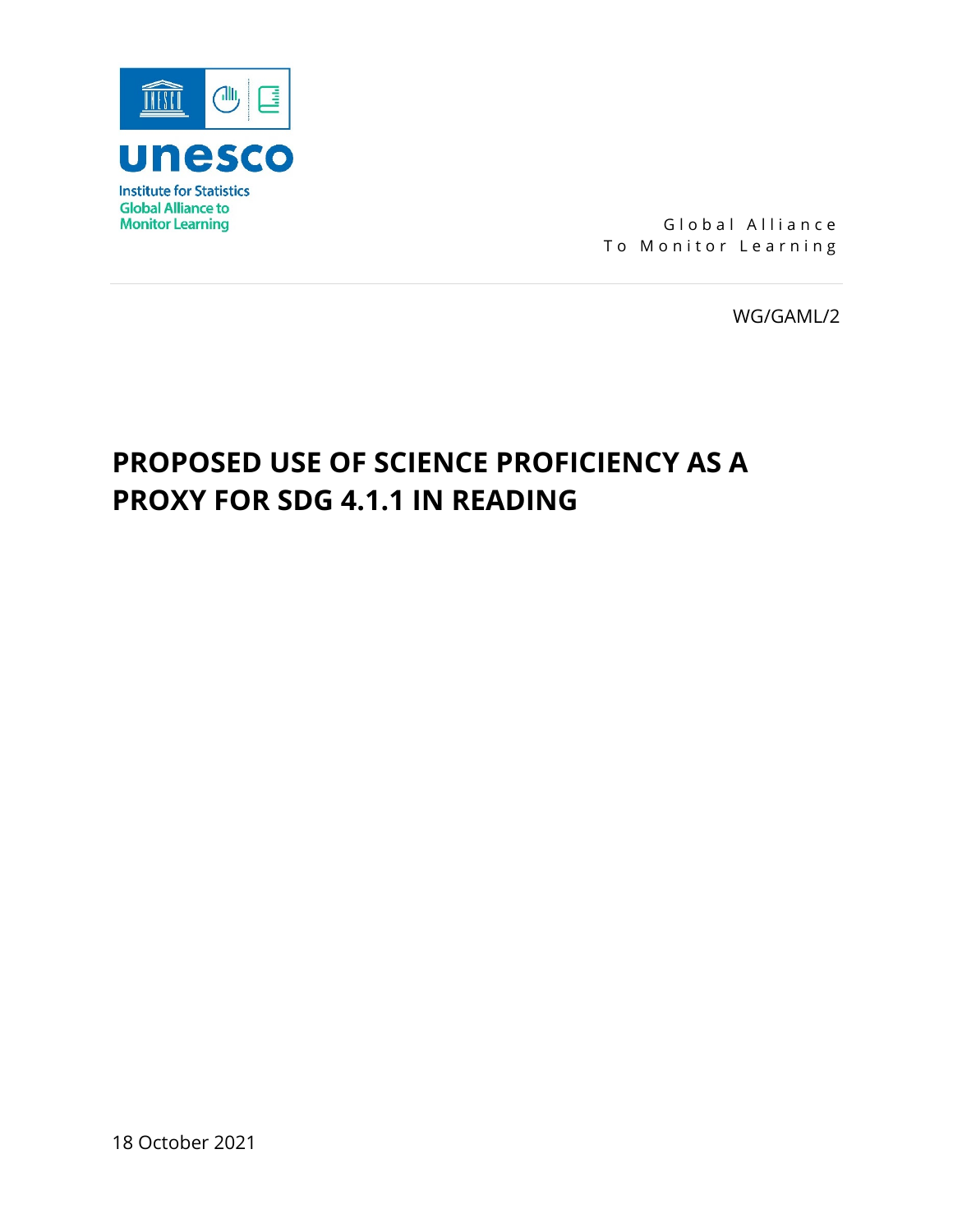# *Background*

The possibility of using a proxy variable for the percent of students achieving minimum proficiency in reading at the end-of-primary and lower secondary levels (SDG 4.1.1) is motivated by the following two points:

- 1. **Reduced coverage:** SDG 4.1.1 relies on international student assessments which typically include measures of reading proficiency except for TIMSS which only measures math and science achievement. A number of countries have participated in TIMSS at the  $4<sup>th</sup>$  grade level or at the  $8<sup>th</sup>$  grade level but have not participated in PIRLS or PISA, respectively resulting in a lack of reading data for these countries. If the TIMSS science proficiency level can be used as a proxy for reading, then this would increase the number of countries with reading data points.
- 2. **Science as a proxy for learning poverty:** The UIS and World Bank have developed an indicator of learning poverty which measures the proportion of students either deprived of schooling or deprived of learning in school. Reading proficiency is used at the measure of learning in recognition of the need for reading skills both to learn throughout progression in school and to succeed in other topics including mathematics and science. The learning poverty measure faces the same constraint as SDG 4.1.1: there is number of countries with TIMSS data but no corresponding reading data from another assessment. As a result, learning poverty uses the proportion of students achieving minimum proficiency in science as a proxy for reading in part because science achievement relies on reading proficiency to succeed.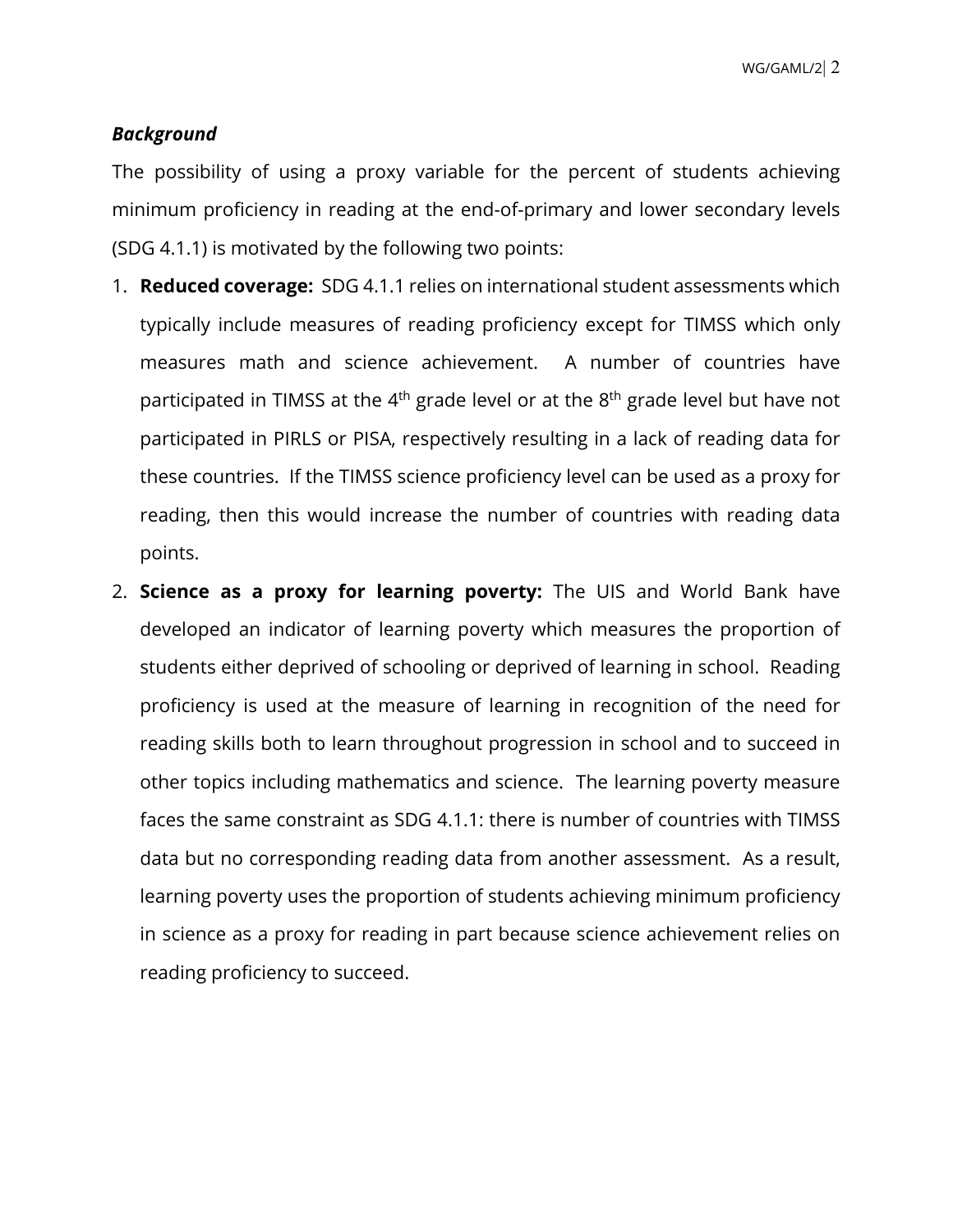WG/GAML/2| 3

### *Proposal*

The proposal is to use minimum proficiency in 4<sup>th</sup> grade TIMSS science as a proxy for minimum proficiency in reading at the end of primary and to use minimum proficiency in 8th grade TIMSS science as a proxy for minimum proficiency in reading at lower secondary. The proxies would be applied only to countries that do not have data on the percent of students achieving minimum proficiency in reading for end of primary or lower secondary, respectively; that is, no country would have a data series that includes both actual measures of reading and proxy measures of reading.

Figures 1 and 2 provide an estimate the increase in coverage in 4.1.1 primary and lower secondary reading as a result of using the science MPL proxies. Globally, the percent of countries with at least one data point for 4.1.1 primary reading data would increase from 48 percent to 59 percent. At the lower secondary level, the percent of countries with one data point would increase from 41 percent to 48 percent. Increases vary by SDG region; Northern Africa would see significant increases in coverage at both levels as would Western Asia at the lower secondary level.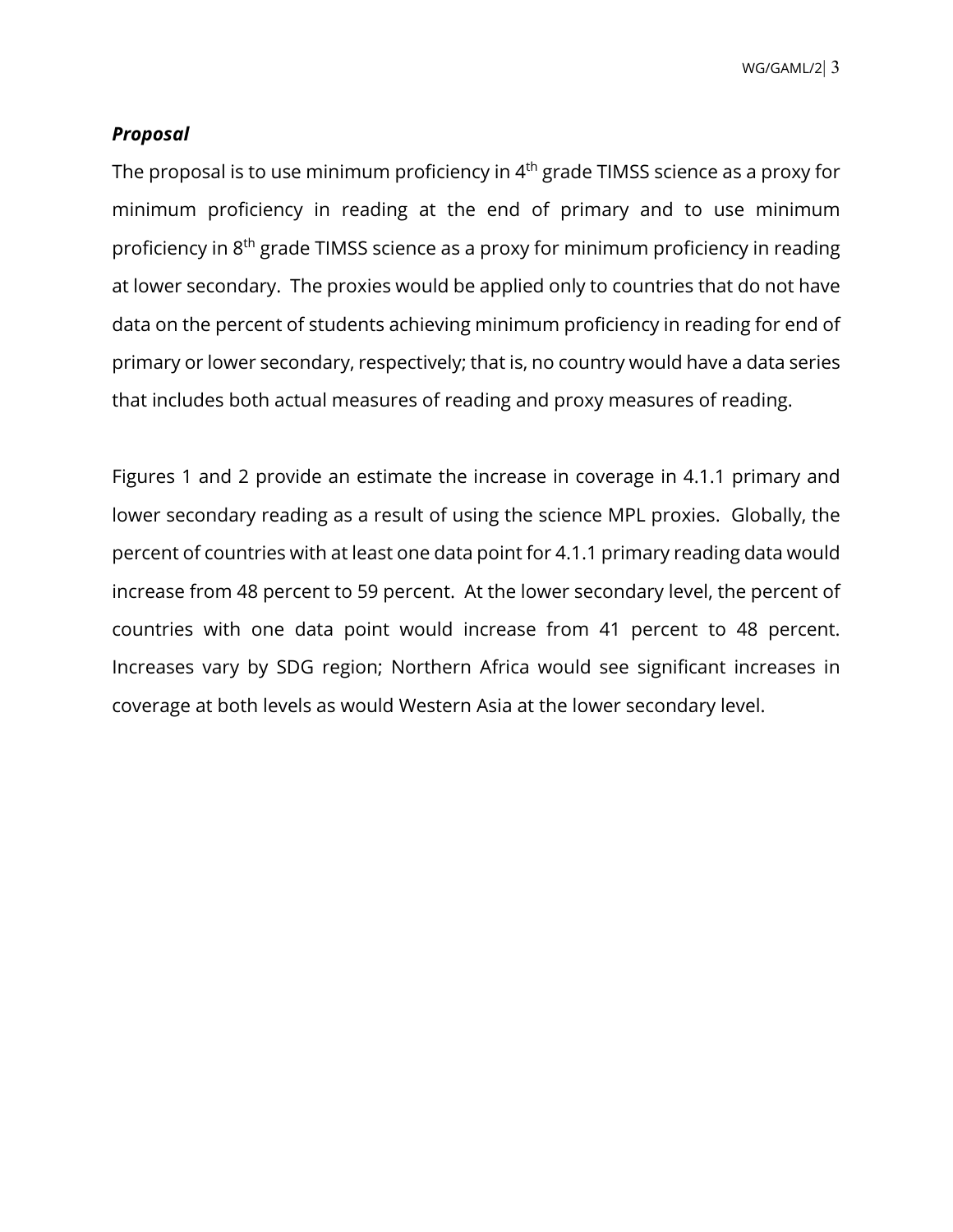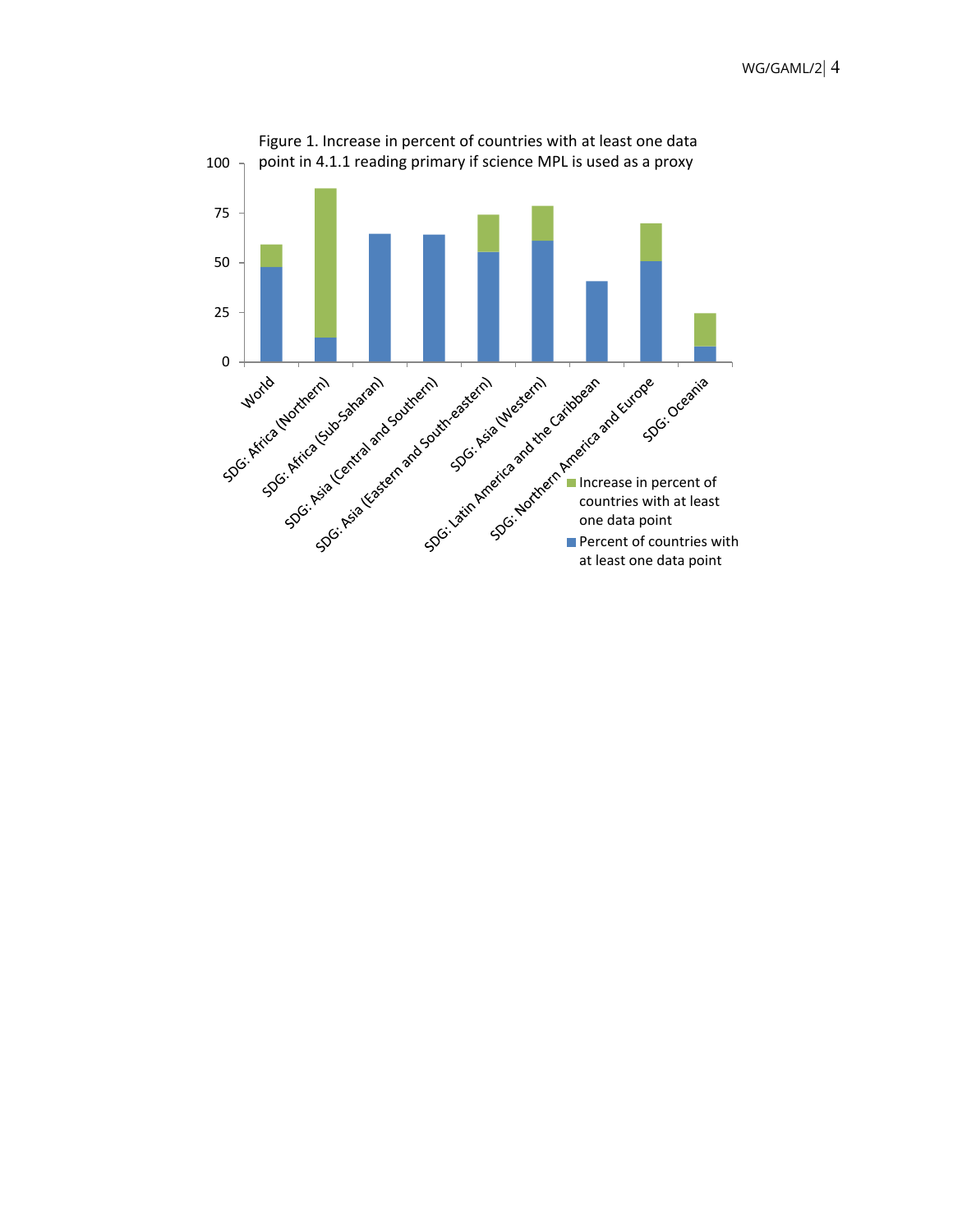

## *Validity analysis*

In order to demonstrate with validity of the proposed proxies, the correlation and error between minimum proficiency in reading and the proxies were measured for countries that had data for both data. First, TIMSS and PIRLS were both conducted in 2011 which allows for measuring validity of the proxies for those countries that participated in  $4<sup>th</sup>$  grade TIMSS and PIRLS (which is conducted at the  $4<sup>th</sup>$  grade as well). Second, TIMSS and PISA were both conducted in 2015 which allows measurement of validity for those countries that participated in TIMSS 8<sup>th</sup> grade and PISA (which targets 15 year olds).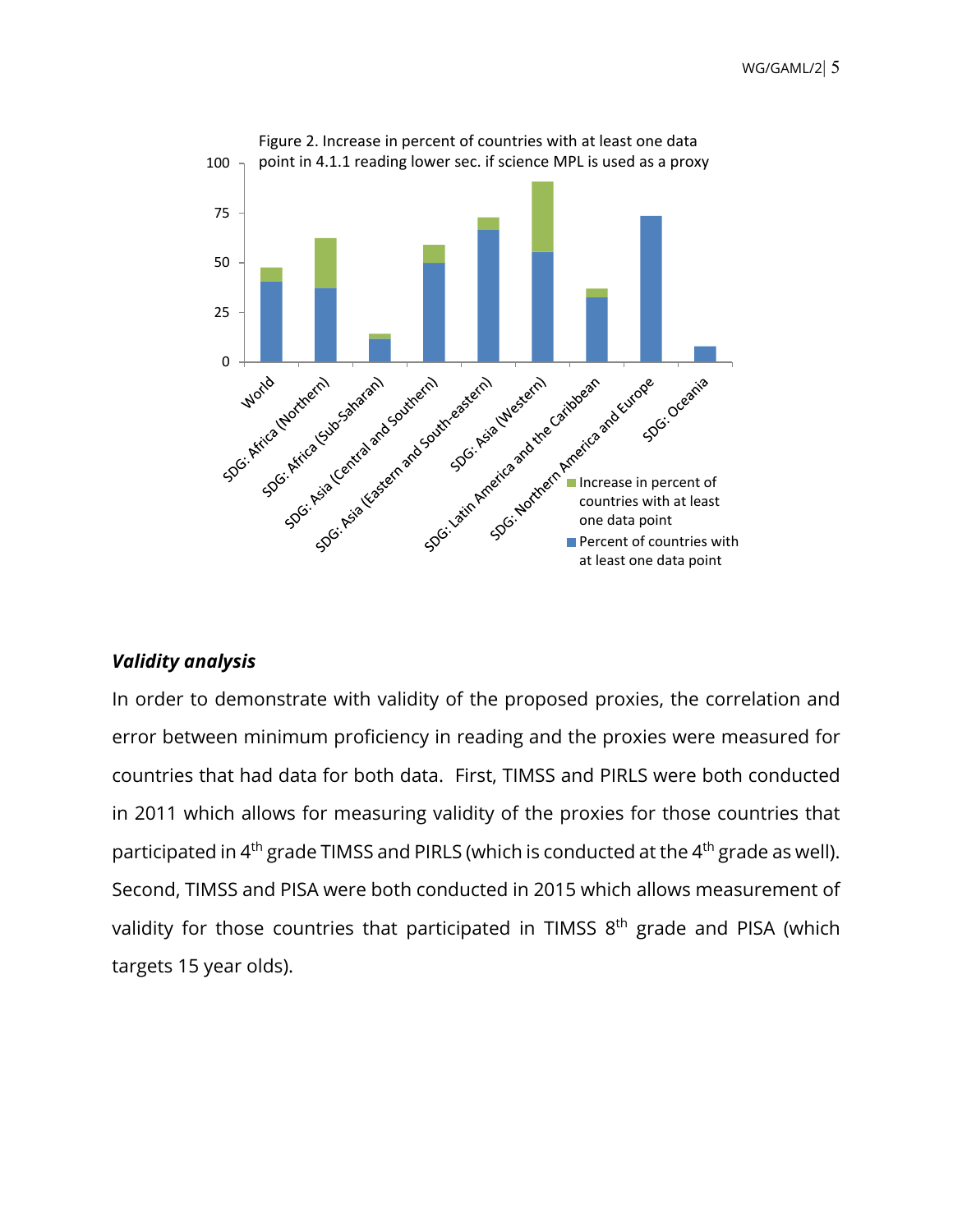|                                                   | median absolute<br>value of |                         |            |  |  |
|---------------------------------------------------|-----------------------------|-------------------------|------------|--|--|
|                                                   | differences                 |                         |            |  |  |
|                                                   | correlation                 | between proxy           |            |  |  |
|                                                   | between<br>proxy and        | and actual<br>indicator |            |  |  |
|                                                   | actual                      | (percentage             | observatio |  |  |
|                                                   | indicator                   | point)                  | ns         |  |  |
| 2011 4 <sup>th</sup> grade TIMSS science MPL as a |                             |                         |            |  |  |
| proxy for the 2011 PIRLS grade 4 reading          | 0.99                        | 2.53                    | 34         |  |  |
| minimum proficiency level                         |                             |                         |            |  |  |
| 2015 8th grade TIMSS science MPL as a             | 0.90                        |                         | 28         |  |  |
| proxy for 2015 PISA reading MPL                   |                             |                         |            |  |  |

| Table 1. Validity measures: percent of students achieving minimum proficiency in |
|----------------------------------------------------------------------------------|
| science and reading are highly correlated                                        |

To demonstrate the validity, two proxies were constructed. The first was the percent of students that achieved minimum proficiency in 4th grade TIMSS science in 2011 as a proxy for PIRLS reading in 2011, and the second was the percent of students that achieved minimum proficiency level (MPL) in  $8<sup>th</sup>$  grade TIMSS science in 2015 as a proxy for PISA reading MPL (as defined by GAML) in 2015. Table 1 presents two measures of validity of each proxy: the correlation and the median absolute difference. As a proxy for 2011 PIRLS minimum reading proficiency level, the percent of students achieving minimum proficiency in  $4<sup>th</sup>$  grade TIMSS science was highly correlated with minimum proficiency in PIRLS. The median absolute difference between these two was 2.5 percentage points which indicates that the difference between the percent of students achieving minimum proficiency between TIMSS 4<sup>th</sup> grade science and PIRLS reading was less than or equal to 2.5 percentage points in absolute value. 8<sup>th</sup> grade TIMSS science minimum proficiency was also highly correlated (0.9) with PISA reading minimum proficiency but had a higher median absolute difference of 11 percentage points.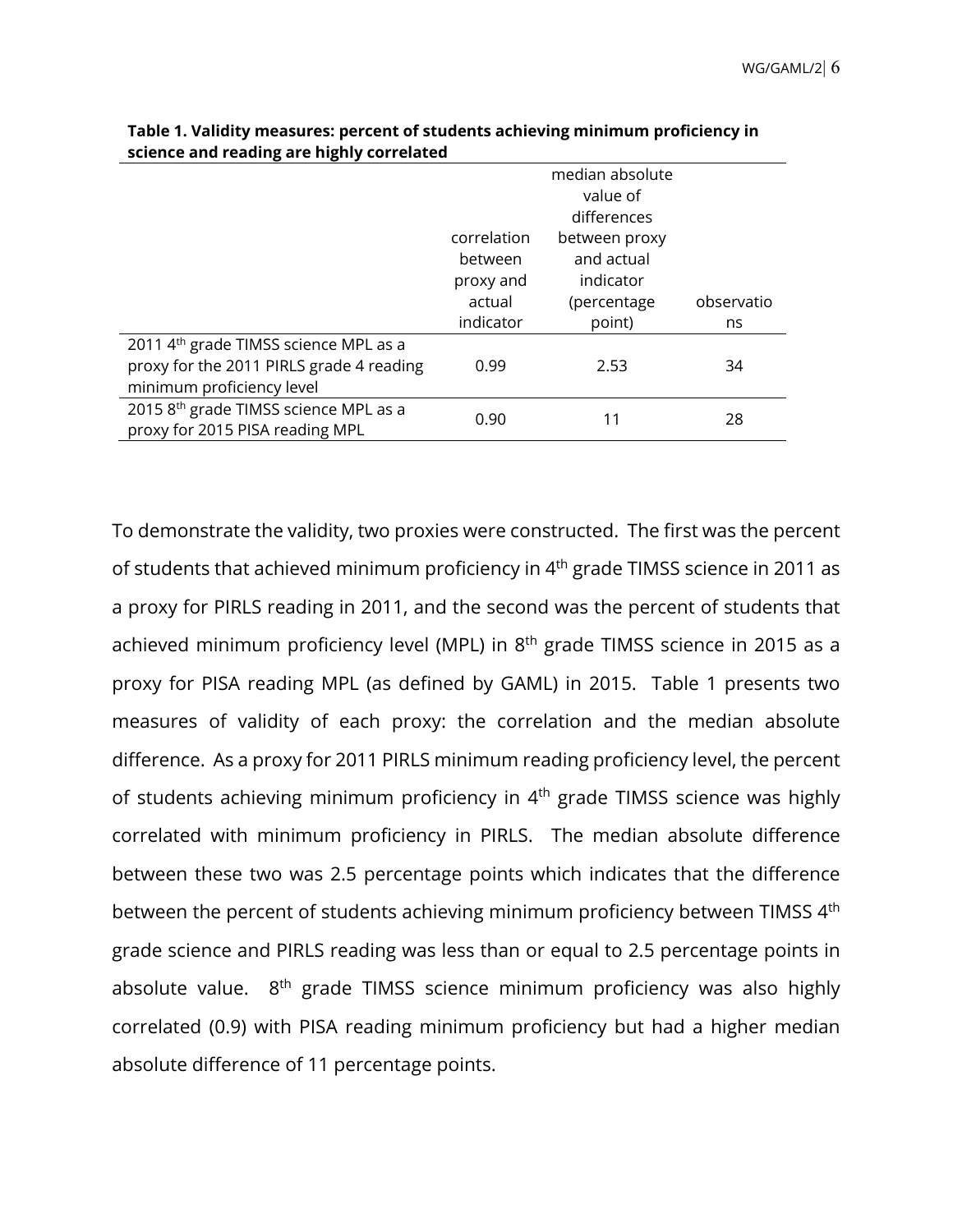# *Conclusions*

Using TIMSS science as a proxy offers additional data on learning achievement for measuring progress towards SDG 4.1. The proxies are highly correlated with actual reading proficiency; however, there is some difference between the two measures, particularly at the lower-secondary level.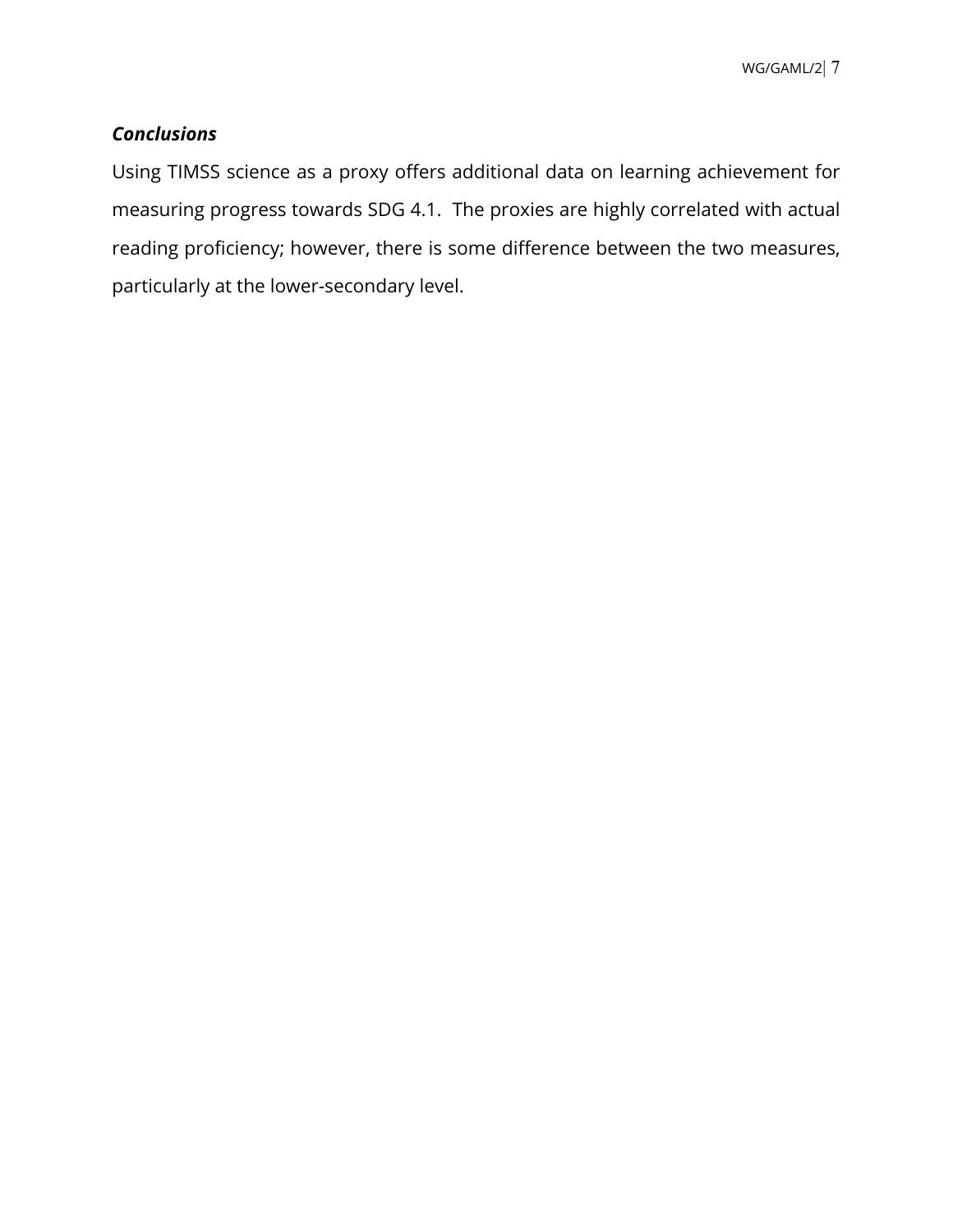# *Proposed proxies*

For SDG 4.1.1, two proxies are proposed to increase coverage for reading:

- 1. Minimum proficiency in science in TIMSS,
- 2. A modeled estimate of reading proficiency using TIMSS data (and potentially others, methodology to be determined)

# *Validity analysis*

In order to demonstrate with validity of the proposed proxies, the correlation and error between minimum proficiency in reading and the proxies were measured for countries that had data for both data. First, TIMSS and PIRLS were both conducted in 2011 which allows for measuring validity of the proxies for those countries that participated in 4<sup>th</sup> grade TIMSS and PIRLS (which is conducted at the 4<sup>th</sup> grade as well). Second, TIMSS and PISA were both conducted in 2015 which allows measurement of validity for those countries that participated in TIMSS  $8<sup>th</sup>$  grade and PISA (which targets 15 year-olds).

To demonstrate the validity, two proxies were constructed. The first was the percent of students that achieved minimum proficiency in the respective, corresponding TIMSS assessment as proxies for the GAML definition of minimum proficiency using PIRLS and for PISA. The second was a modeled estimate which used the percent of students achieving minimum proficiency in both TIMSS science and TIMSS mathematics. The model was specified as

$$
ln\left(\frac{r_{PIRLS}}{1-r_{PIRLS}}\right) = \beta_0 + \beta_1 ln\left(\frac{s_{TIMSS\ g4}}{1-s_{TIMSS\ g4}}\right) + \beta_2 ln\left(\frac{m_{TIMSS\ g4}}{1-m_{TIMSS\ g4}}\right) + u_{PIRLS}
$$

and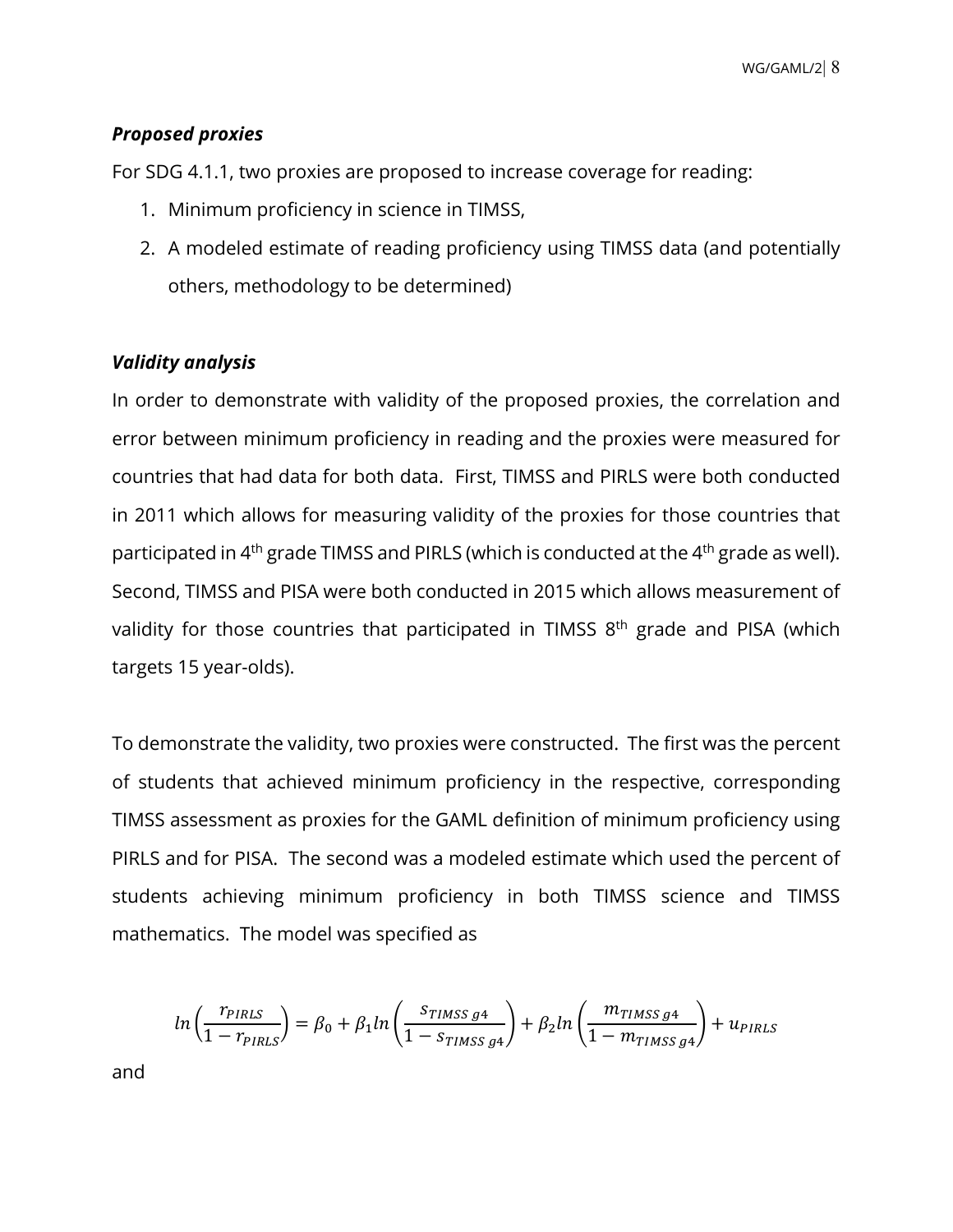WG/GAML/2| 9

$$
ln\left(\frac{r_{PISA}}{1-r_{PISA}}\right) = \beta_0 + \beta_1 ln\left(\frac{s_{\text{TIMSS}} g8}{1-s_{\text{TIMSS}} g8}\right) + \beta_2 ln\left(\frac{m_{\text{TIMSS}} g8}{1-m_{\text{TIMSS}} g8}\right) + u_{PISA}
$$

where *r*, *s* and *m* denote the proportion of students achieving minimum proficiency in reading, science and mathematics, respectively, with subscripts indicating the source of data and *u* denoting an error term with subscript indicating the model. Both models were estimated using data for countries that participated in both of the specified international assessments. The modeled estimates were calculated from the predicted values of the dependent variable using the TIMSS data. Note that this model specification was selected for the purposes of this proposal in order to demonstrate the advantages of using a modeled estimate of a proxy; developing a more sophisticated model is possible.

|                                                 |             | median      |            |
|-------------------------------------------------|-------------|-------------|------------|
|                                                 |             | absolute    |            |
|                                                 |             | value of    |            |
|                                                 |             | differences |            |
|                                                 |             | between     |            |
|                                                 | correlation | proxy and   |            |
|                                                 | between     | actual      |            |
|                                                 | proxy and   | indicator   |            |
|                                                 | actual      | (percentage | observatio |
|                                                 | indicator   | point)      | ns         |
| For 2011 PIRLS grade 4 reading minimum          |             |             |            |
| proficiency level                               |             |             |            |
| using 2011 TIMSS grade 4 science as a proxy     | 0.99        | 2.53        | 34         |
| using modeled estimates based on 2011 TIMSS     |             |             |            |
| grade 4                                         | 0.99        | 0.96        | 34         |
| For 2015 PISA reading minimum proficiency level |             |             |            |
| using 2015 TIMSS grade 8 science as a proxy     | 0.90        | 11          | 28         |
| using modeled estimates based on 2015 TIMSS     |             |             |            |
| grade 8                                         | 0.88        | 4.69        | 28         |
|                                                 |             |             |            |

**Table 1. Comparing validity measures: science and reading minimum proficiency levels are highly correlated, but modeling using more variables can increase accuracy**